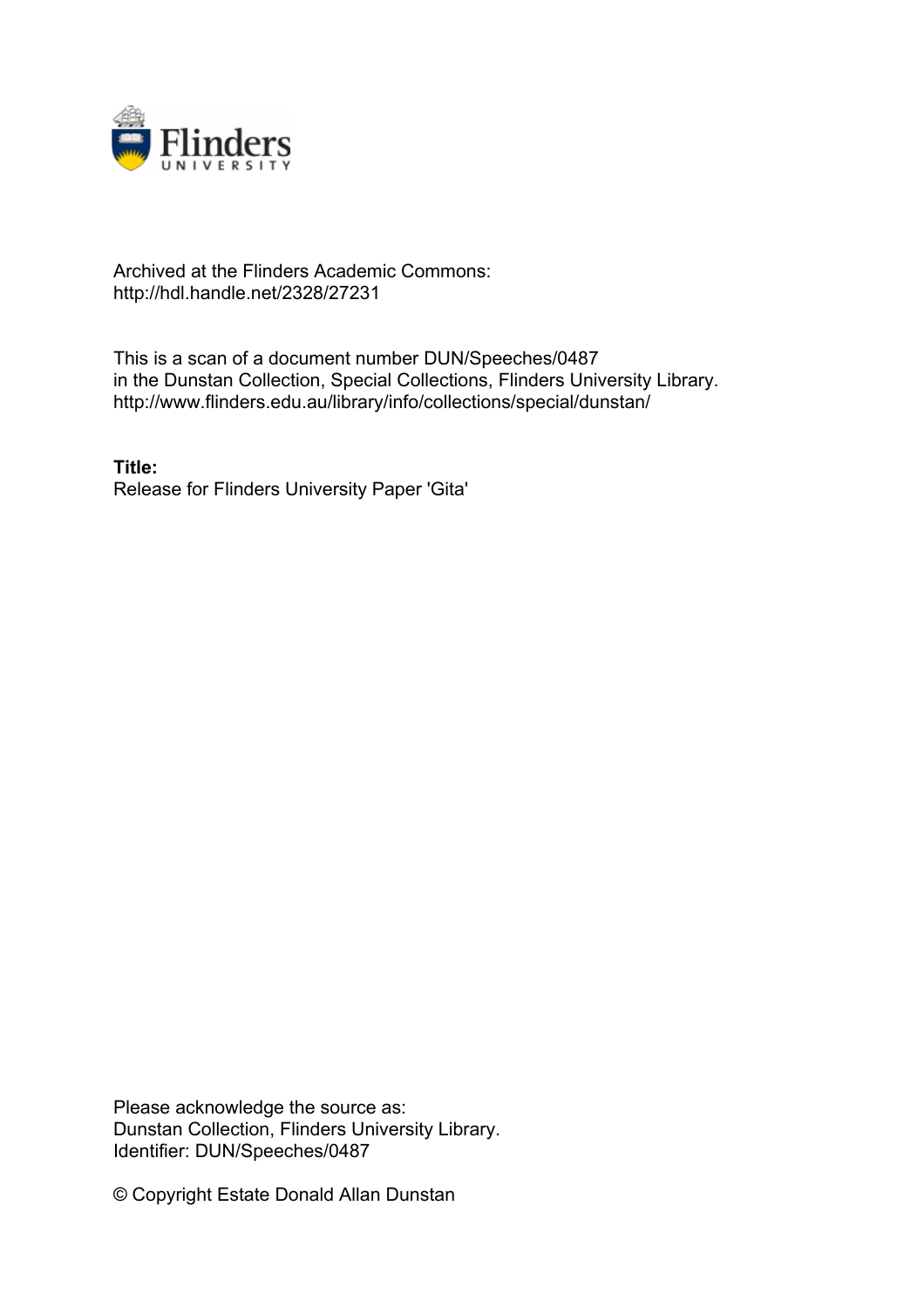## PRESS RELEASE FOR FLINDERS UNIVERSITY PAPER<br>ROM. DOM DUNSTAN. **Q.C.**

The Attorney-General recently tol&students at Flinders that the reason for the L.C.L. Budget's taxation increases, was the financial situation which occurred in South Australia under the Labor Government.' He said the Labor Government charged to the Loan Programme vork that had not previously been charged to the Loan Programe, and that this had placed the present Government in difficulties.

The reason for charging extra works to the Loan Programme concerned the expansion in revenue expenditure on education, health, hospitals, law, order and public safety and social welfare.

I challenge the Attorney-General to point out what expenditure in those areas should not have occurred, or, alternatively, what taxes should have been imposed by the Labor Government to raise the necessary revenue for the expansion in expenditure approved of specifically by the present Government in Its submisslone to the Commonwealth Government at the lest Premiers Conference. Since the Attorney-General has not given a satisfactory answer to questions on this matter, these are the facts.

Under the Playford Government, monies were spent from revenue for a number of public works which elsewhere in Australia were always paid for out of loan monies, but this was achieved by underspending on all major Government services education, health and hospitals, law and order, and relief of the poor. Under the Labor Government, the expenditure on these services was expanded at least to the level of expenditure lm the average of the other States. This meant that we no longer had the same amount of money coming in from taxation to devote to capital undertakings or to buildings and that we had to charge to our Lean Account, our capital works or buildings in the same

Dunstan Collection, Special Collections, Flinders University Library.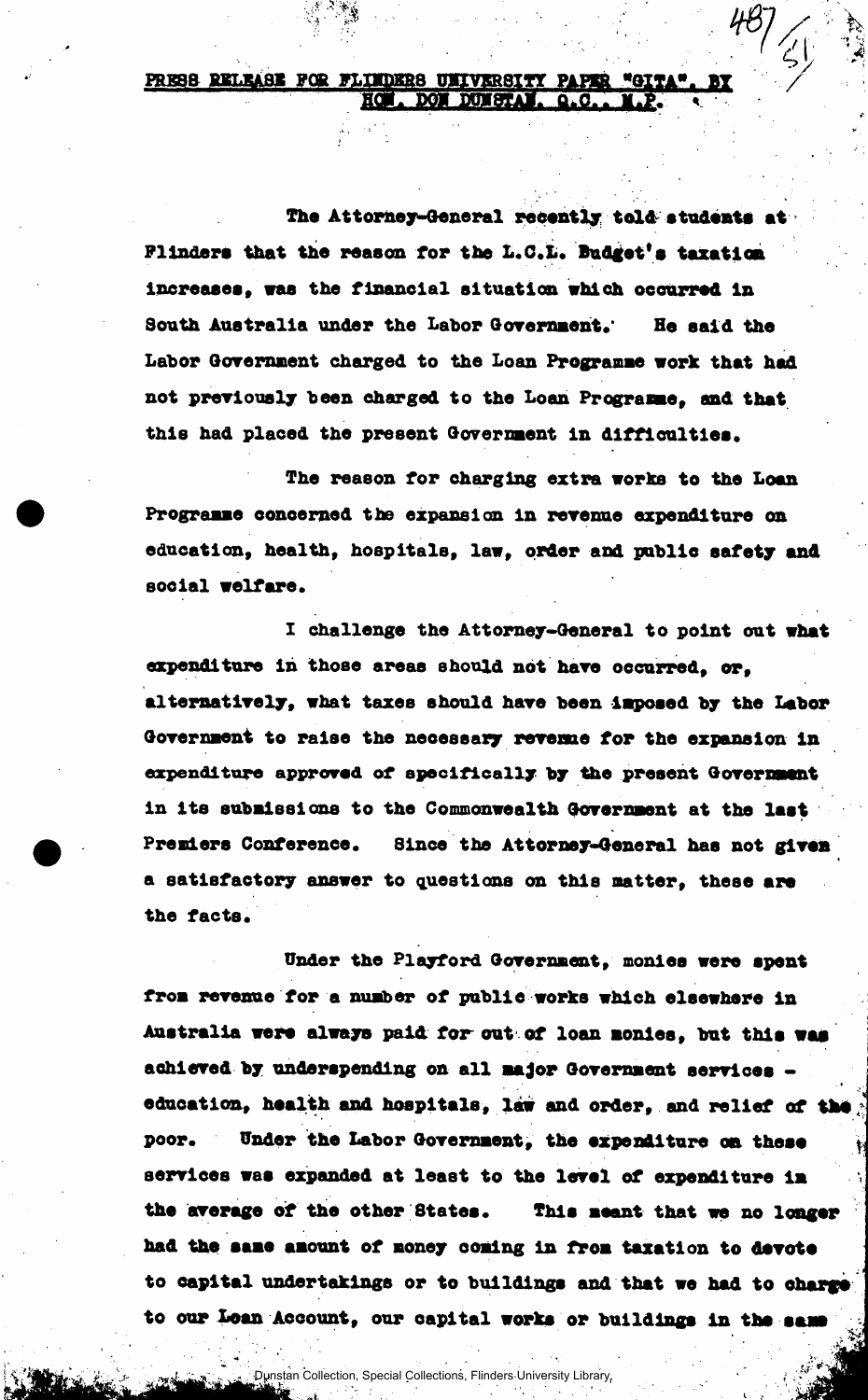Page 2.

way as did the other States. Under Labor, education expenditure vent to record levels. We increased health and hospitals expenditure 55% per head of the population, taking it from the lowest expenditure per head in Australia to the highest, and we  $\mathbb{R}$ increased public relief payments, and the expenditure on lav and order.

The L.C.L. condemned us for spending the loan monies on buildings but opposed any proposals to gain extra revenue to pay for the extra cost of services. The L.C.L. used their majority in the Upper House to prevent us from getting extra succession duties revenue. They reduoed the imposition of compulsory stamp duty on receipts and they issued a vhole series of statements constantly that 8tate taxation in South Australia under the Labor Government was too high and should not have been increased even to the small amount of Increase which took place under the Labor Government - a lower increase than in any Liberal governed State. Although they condemned our change of budgetary pattern in this way, at the same time the present Attorney-General was in Opposition constant in his criticism of the Government for not spending more than it did on services. He said our public relief was too little, that our education expenditure was too little, that we should spend more in assistance to students; indeed hardly a week passed without him suggesting that we ought to be spending more somewhere. The summary of what they said in those days was that we should increase expenditure, we should lower taxation, we should balance the Budget and that we should not charge to the Loan Programme those buildings which were the new class of buildings we had paid for with loan monies. Well, you know, that is a little sum you can't do and cone out with an answer which simply adds up. The L.C.L. were saylag a whole series of contradictory things.

In his answer to my question on his statement at Flinders, the Attorney-General revealed the blatant dishonesty

Dunstan Collection, Special Collections, Flinders University Library.